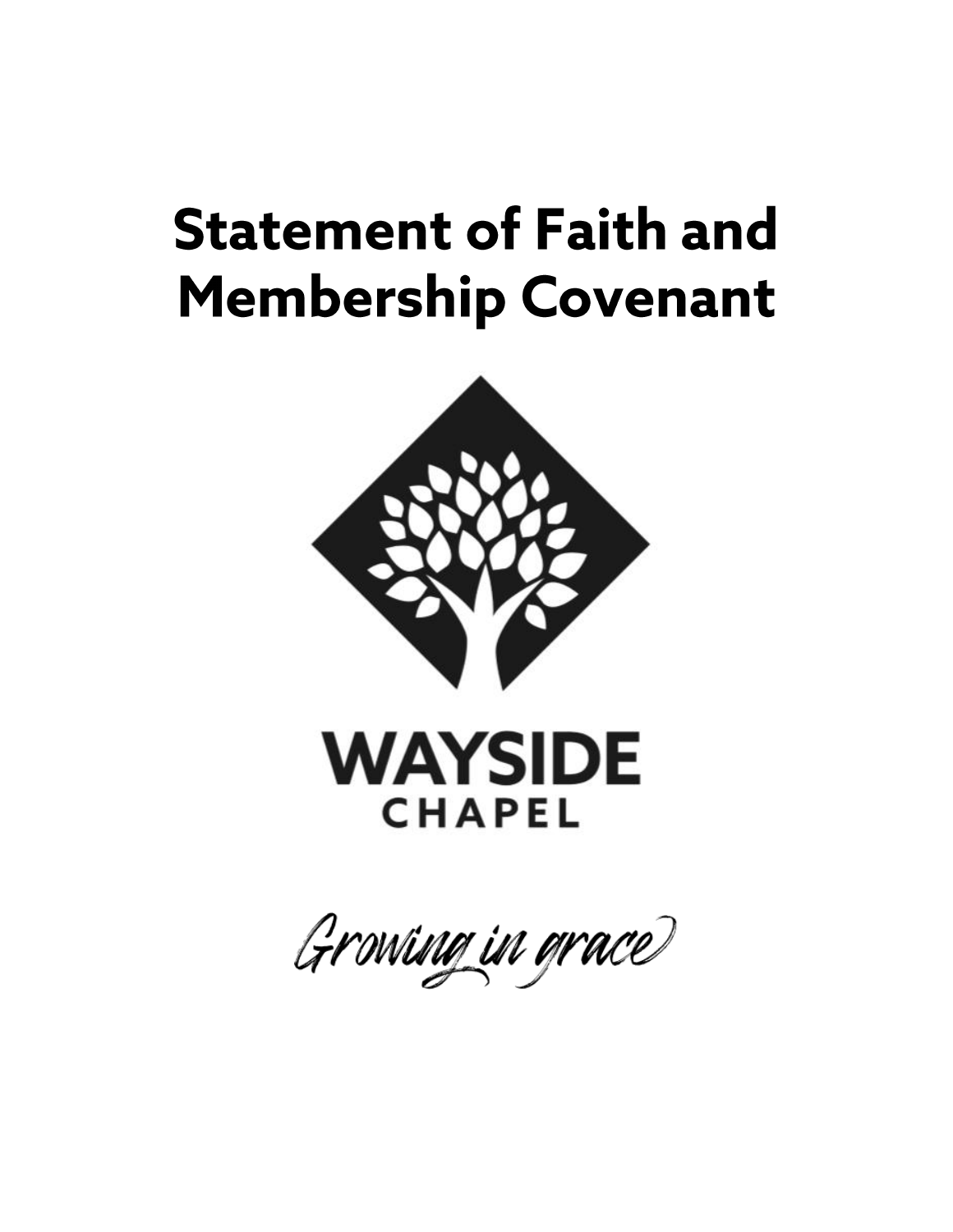

## **Statement of Faith**

Wayside Chapel recognizes the following Articles of Faith as a declaration of its views on Christian Doctrine:

- 1. The Old and New Testament Scriptures were written by men, divinely inspired, and are the only sufficient and perfect rule of faith and practice (II Tim. 3:16; II Pet. 1:21; Matt. 5:19, 24-35; Luke 24:44; John 5:39; John 14:15, 21-26; John 17:17).
- 2. There is one God, and only one, who is self-existent, eternal, and infinite in every excellence, and who has revealed Himself as Father, Son, and Holy Spirit, the same in essence, though distinct in personality (Isa. 45:21, 22; Jer. 10:10; Deut. 6:4; Deut. 32:4; John 1:1013; I Tim. 3:16; Rev. 1:8; John 14:26; John 15:26; I Cor. 3:16; I Cor. 12:11; Matt. 28:19; John 10:30; Gen. 1:1-26).
- 3. We believe in the Deity of Christ (John 1:1, 14; Col. 2:9), His Virgin Birth (Isa. 7:14; Matt. 1:23; Luke 1:34, 35), His Shed Blood for Atonement (Eph. 1:7; Col. 1:14), His Bodily Resurrection (Luke 24:36-43), Ascension (Acts 1:11), Rapture (His imminent return for believers) (I Thess. 4:14-18), and His personal return to establish His Kingdom on Earth (Acts 1:6,7; Rev. 20:1-6).
- 4. The Holy Spirit is a Person whose ministry is to reprove the world of sin, righteousness and judgment, (John 16:8); to be a Comforter to the believer, (John 16:7); He indwells the believer (Rom. 8:9); He instructs the believer and glorifies Christ (John 16:13-15).
- 5. We believe that all men are by nature and choice sinful and lost and have within themselves no possible means of salvation (Eph. 2:1-3; Rom. 3:10-19, 23).
- 6. We believe in salvation by grace through faith, that salvation is the free gift of God, not by any virtue of works of men, but received only by personal faith in the Lord Jesus Christ: that all true believers possess the gift of eternal life, a perfect righteousness, worship in the family of God, and the divine guarantee that they shall never perish (Eph. 2:8, 9; Titus 3:5; Rom. 4:5; John 3:16-18; John 5:24; John 10:27-29; I John 5:12, 13; John 1:12; Rom. 8:14-17).
- 7. We believe that every believer in the Lord Jesus Christ should live soberly, righteously, godly in this present world (Titus 2:11-14).
- 8. We believe that Satan is a person and that Hell is a place of eternal conscious punishment of all unsaved (Job 1:6, 7; Matt. 25:46; Rev. 20:14, 15; John 8:44; II Thess. 1:8, 9).
- 9. We believe that Wayside Chapel is an organized body of believers practicing scriptural ordinances of baptism and the Lord's Supper, and actively engaged in fulfilling the Great Commission (Acts 2:41, 42, 47; Matt. 28:19, 20).
- 10. We believe that baptism is a scriptural ordinance requiring immersion (Acts 8:38, 39) of believers only (Acts 2:41) as a sign that one has passed from death unto life (Rom. 6:3-5; Acts 10:44-48).
- 11. We believe that the Lord's Supper is a scriptural ordinance of the Church to be partaken of by obedient Christians (I Cor. 11:23-29).